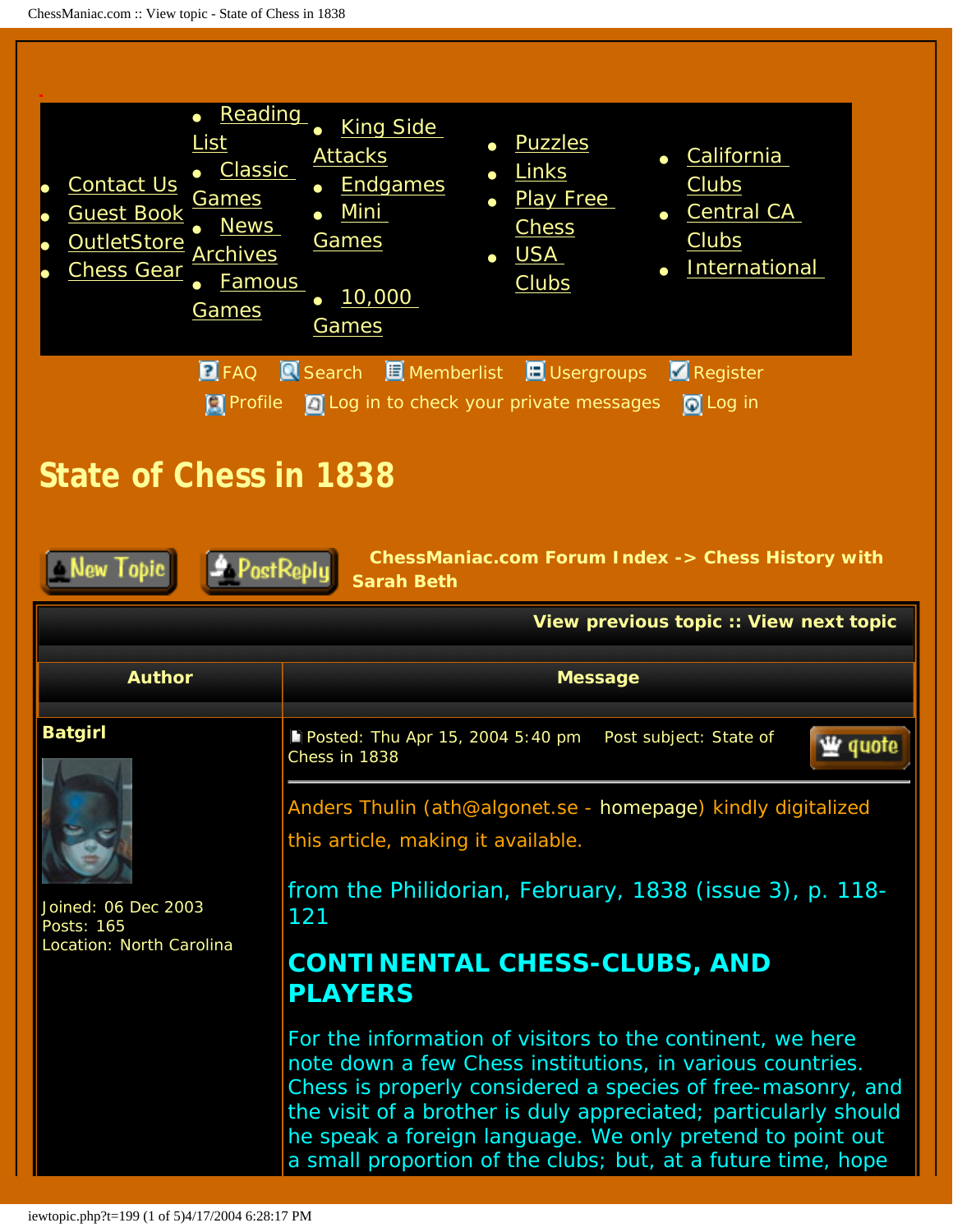to give them in more ample detail; and request, accordingly, to be favoured with additions to our catalogue. In rating the players, we must be excused, should we omit, through ignorance, many names, who have a just claim to distinction.

Beginning north, the best Russian players are Baron Schilling, Baron Pogogogef (sweet name!) Prince Mystersky, Prince Labanof, and M. Petrof, of Petersburg; who has published a large work on Chess, something in the style of Koch, or Alexandre.

At Copenhagen, there is a professorship of Chess in the Royal Military College; the chair of which is filled by M. Osterberger. We understand this gentleman to have written on Chess; but have tried ineffectually to procure his work.

The Chess-players of Vienna meet at the Café de l'Argent; their strongest amateur being M. Witholm. The Hungarian, M. Szen, resides at Pest; and he and Witholm are about equal in power. M. Szen has never met with any other player in Germany, who could make a stand against him, though he has visited Berlin, Dresden, &c. M. de la Bourdonnais could give the Pawn to either Szen or Witholm; though M. Szen, when in London, beat all the good players who could screw up their courage to face him.

Dr. Smeichael, of Hamburg, is a stout player, as are M. M. John, and Popert. The men of Hamburg conquered those of Berlin, a few years since, in a match by correspondence. We have heard M. Rust, of Leipzig, spoken of, as playing a strong game.

At Frankfort, the leading players are M. M. Goldsmit, Shiereck, and Erhman. The two former have printed a German translation of Mr. George Walker's work on chess. M. Silberschmidt is a player of a high order; and the author of several works on the game. This gentleman is famed for his romantic contest with the players of the Chess-village, Strobeck.

M. Mauvillon, the writer on Chess, is resident at Essen. Berlin can boast of two clubs; the strongest players being M. M. Beledow [sic], Mendheim, Netto, Mayet, Hanstein, and Sarbruck. Mendheim's Chess problems are, doubtless, familiar to some of our readers; as are those of M. Schmidt, of Breslaw.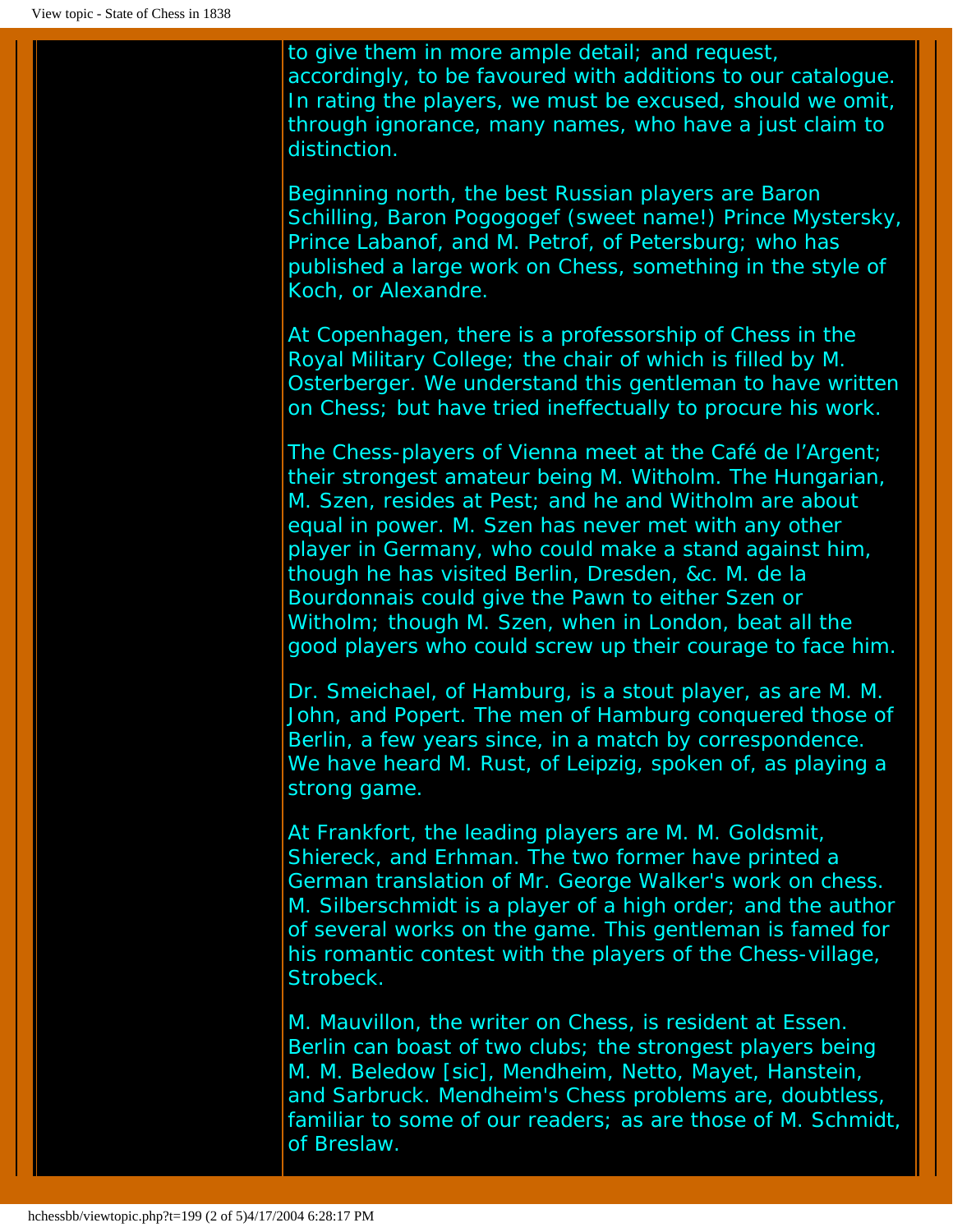Holland possesses many players, but none of eminence. The best is M. Kopman, of Amsterdam. There is a club in the Dutch capital, the president of which is M. Donker Curtius, head of the Post-office department. This society has played three matches, by correspondence, with the clubs of Rotterdam, Antwerp, and the Hague, and won them all three.

The strongest player in Leyden, is M. Oliphant, surgeon. At Utrecht, M. Van Reede bears the bell; and has a good collection of Chess-books.

In Belgium, Chess is much played. There is an excellent club at Antwerp, the leading players in which are M. D'Orville, M. Schauffer (president), A. de Bie, The Chevalier Cocquiel, Solvyns, Wouters, Colonel Loix, &c. In Brussels, the chief amateurs are M. M. Michaelis, Fetis, Destroope, Previnaire, De Mevius, Mosselman, The Chevalier de Berhr, Capt. Muller, and Col. Moyart. At Ghent, resides M. Mettepening, Advocate, an enthusiast in the cause; and we must not omit to make honorable mention of M. Lebeau, the governor of Namur, for his zeal in the service.

Jumping to the south of Europe, the names of four Spaniards have been given to us, as good players; viz.--- General Vigo, the Duke de Frias, Santa Maria, and Hernandez.

The players of Italy are little known here. The Grand Duke of Florence is fond of the game, and has a collection of works relative to the subject. Several good Italian players have visited Paris and London; among whom must be particularized Calvi, Robello, and Lavagnino. At Rome, the *sacred fire* is kept burning at the Café de Scacchi, by Ciccolini and others; M. Leati, of Ferrara, and Prince de Cimilile, of Naples, are also of the initiated.

Modena, once the Chess capital, still holds practitioners worthy to succeed the Lollis, Ponzianis, and Del Rios of the last century. Among others may be quoted Signori Bianchi and G. B. Borsari; the latter of whom is said to be in possession of some unpublished MSS., by his whilom friend and master, Ercole del Rio. Should this be true, and should our magazine catch the eye of Signor Borsari, we request he will forthwith transmit these said papers to headquarters; that we may give them to the Philidorians of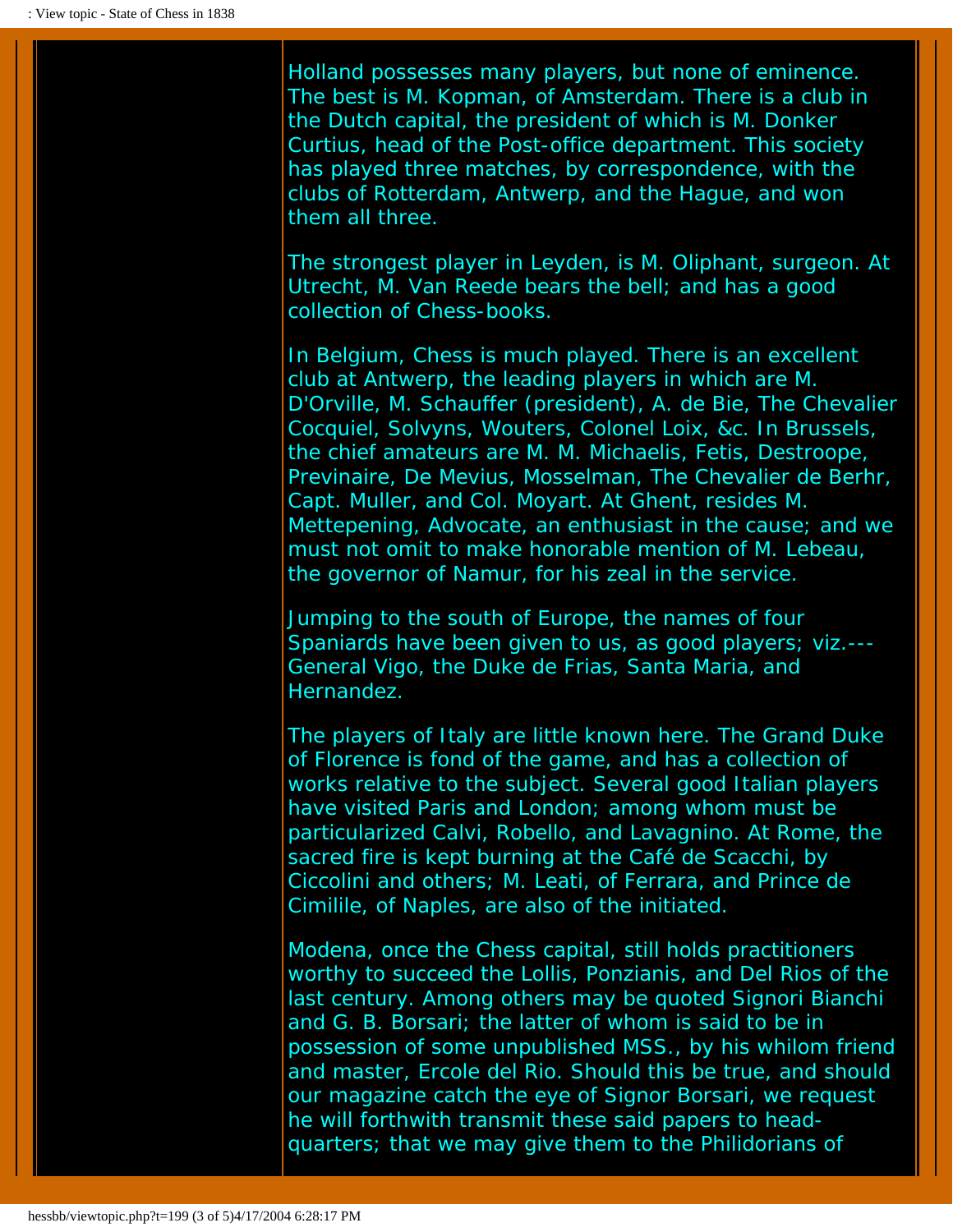## Britain.

Come we lastly to France. There exist Chess clubs in the following, among other French cities and towns:---Blois, Bordeaux, Paris, Tours, Rouen, Lille, Strasburg, Douay, Valenciennes, Toulouse, Auxerre, Laon, and Arras. Time players of Bordeaux meet at the Café Montesquieu. Their chief, is the venerable M. Foy. This gentleman, during the sixteen years he has kept the lists at Bordeaux, has only twice met with a conqueror; the visitors upon these two occasions being M. M. de la Bourdonnais, and St. Amant. After M. Foy, the best players in Bordeaux are M. M. Ristord, Boiteaux, Burnard, Moussey, Cart, Grangeneuve, Delasalle, Martinelli, Sasportas, &co.

The clubs of Douay and Valenciennes are engaged in a match by correspondence. The president of the Douay club is General Guingueret, a scientific player. The president of the rival society, at Valenciennes, is the Chevalier de Barneville; an aged amateur, and a contemporary of Philidor; of whom he was wont, in the days of yore, to receive Knight, for Pawn and move. The match is being stubbornly contested.

The Paris players are mostly known, personally, to our metropolitan amateurs. The Paris club, at the present time, is the strongest Chess institution which ever existed. Their ``locale'' is No. 89, Rue Richelieu; the president of the club being General Count Duchaffault, and the vice president M. Jouy, the well known author. We need not state, that the secretary of this club, M. de la Bourdonnais, is the first Chess player in Europe. The two next players in the Paris circle are M. M. St. Amant, and Boncourt; who are to the full as strong as M. Szen. After them, we might notice many skilful amateurs; including M. M. Devinck, Bonfil, Chamouillet, Calvi, Azevedo, Alexandre, Lecrivain &c. The members of the Paris club shew the greatest hospitality, in the reception given to British visitors. M. de la Bourdonnais, their hero, stands pledged, in print, to give the Pawn and move to any player in the world. We believe there is no one in England, who could win of him at these odds. The inferior class of players continue to meet, *en masse*, at the Café de la Regence. The French players have recently sustained a loss, in the death of M. Mouret; distinguished for having been the invisible sprite, who conducted that clever imposture, the automaton Chess player, during the time it gave Pawn and Move to all comers. The printed selection